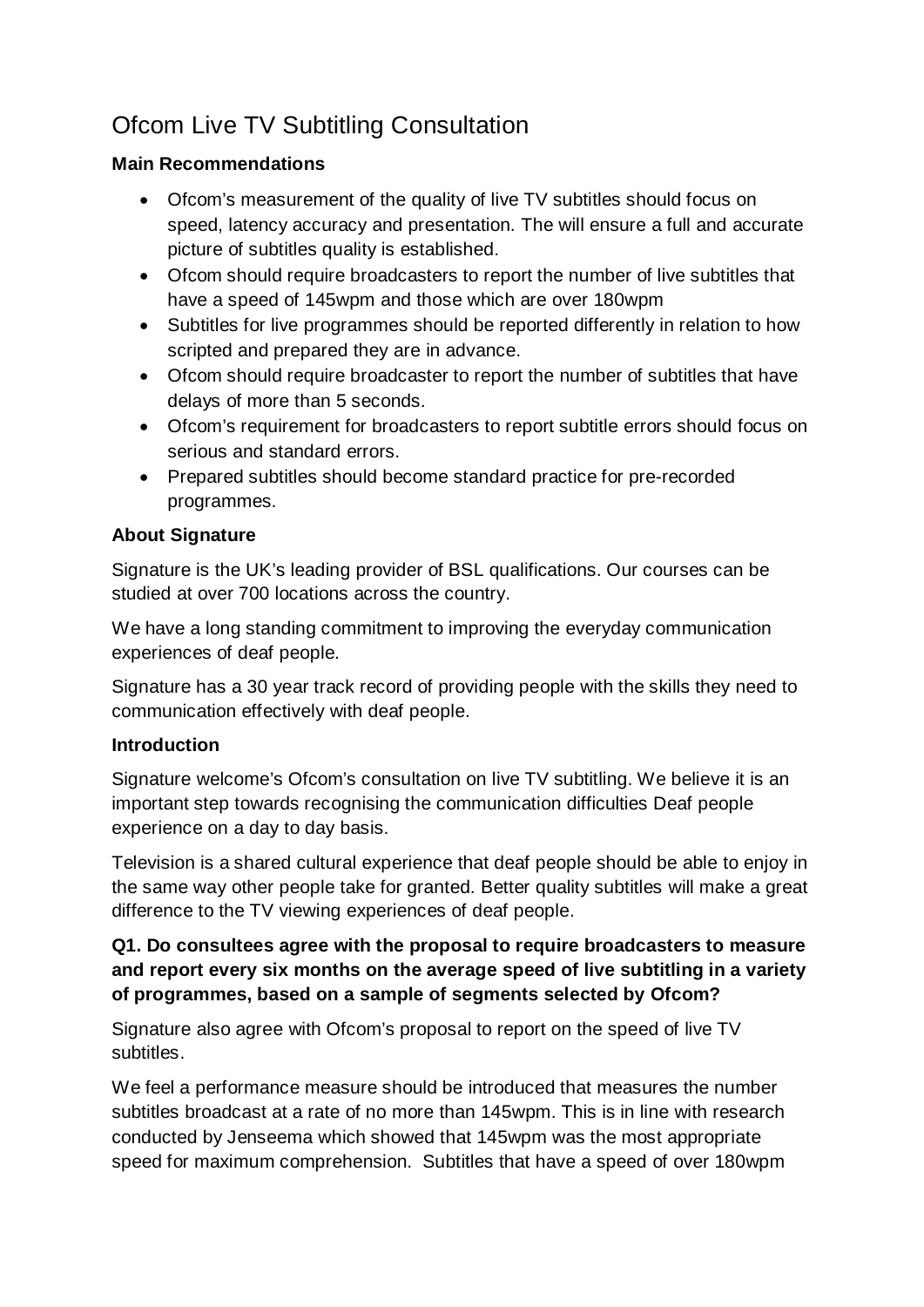should also be included in the measure. Jenseema's research clearly suggests that increasing the speed to over 180wpm significantly reduces viewer's comprehension and understanding.

## **Q2. Do consultees consider that broadcasters should be asked to report separately on different types of live programming? If so, do they agree with the suggestions in paragraph 6.19, or would they suggest different categorisations, and if so, why?**

Signature feel that Ofcom should report separately on different types of live programming such as: news/current affairs, chat shows/quizzes and sports and entertainment.

This would classify programmes on the following basis 1) heavily scripted and prepared in advance, 2) moderately scripted and prepared and in advance and 3) minimal scripting and pre-planning. This would acknowledge the different set of challenges posed in different areas of live programming and ensure fair and accurate measurement takes place.

News and current affairs programmes are heavily scripted and pre-planned, which means there is scope for preparing some of the subtitles in advance. The importance of news and current affairs programmes in enabling deaf people to stay up to date with events means that monitoring live subtitles in this area should be done separately from other live programmes.

Chat shows and quiz's are moderately scripted, with a significant degree of their content being prepared prior to broadcast. This also means there is scope to prepare some of the subtitled content in advance. Ofcom should require broadcasters to report on these programmes in a similar way to news and current affairs

Sports and entrainment programmes have a very different set of challenges. It is not always possible to script and pre-plan in advance as broadcasters are required to comment on information that happens on a moment by moment basis. Given the different set of challenges posed by this type of broadcasting it would be more appropriate of Ofcom report on programmes lie this separately .

Signature accepts that subtitling for certain types live TV programming is more difficult for practical reasons. However it is because different types of live programmes have a different set of challenges that the reporting system should reflect this.

## **Q3. Do consultees consider that the guidance on subtitling speeds should be reviewed? Do consultees agree that, for the time being, it would not be appropriate to set a maximum target for the speed of live subtitling? If not, please explain why.**

Signature agree that a target should not be set for the time being. However we feel a appropriate performance measures should be introduced in line with our suggestions in answer to Q2 above.